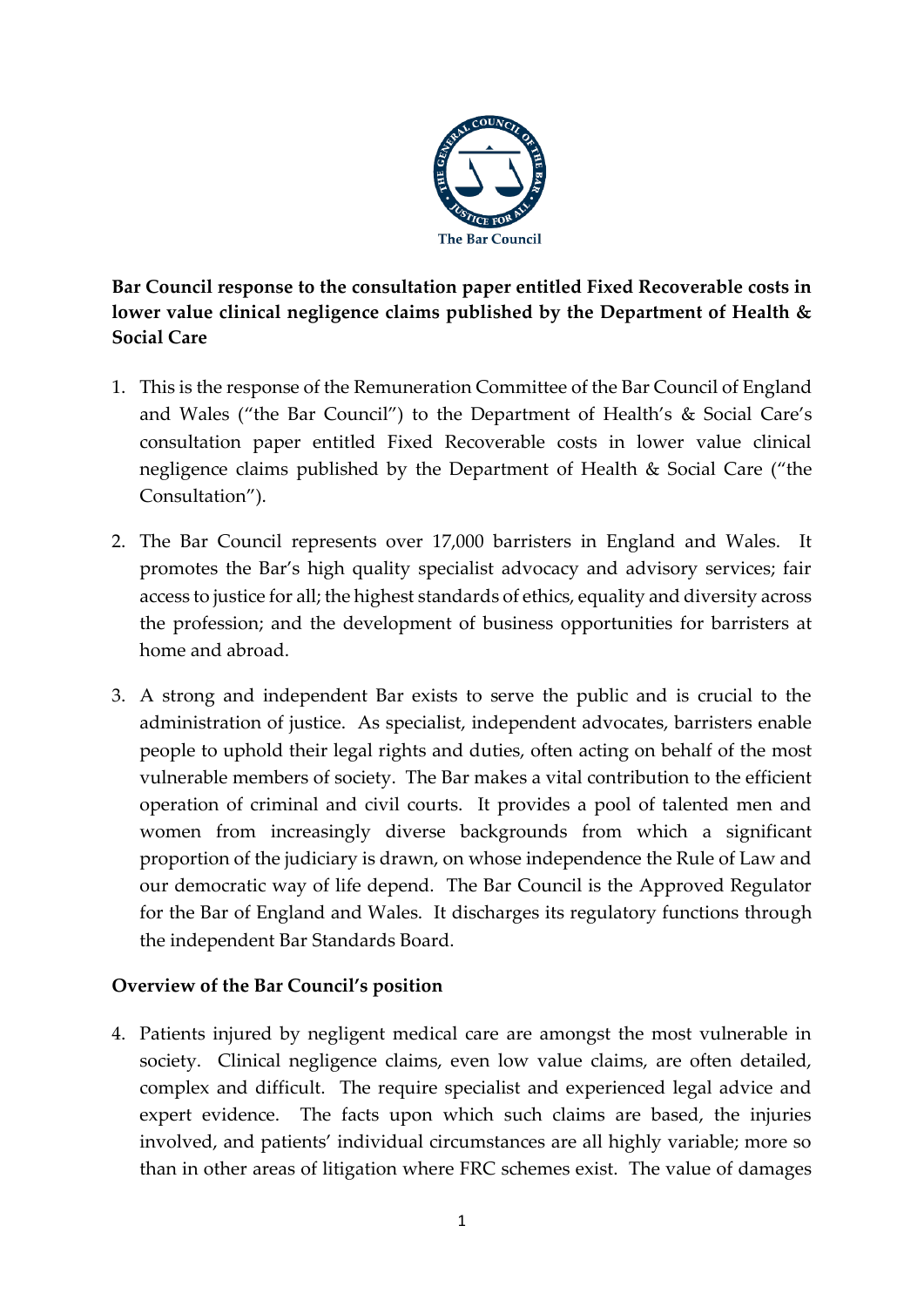recovered can be a poor predictor of the extent of the legal and expert input required to establish liability and ensure that such patients receive proper compensation for their injuries.

- 5. Claims with a value of up to £25,000 represent a substantial proportion of successful claims against the NHS. The proposed for a regime of Fixed Recoverable Costs (FRC") will affect a high proportion of clinical negligence claimants.
- 6. The proposal for an FRC scheme has been under consideration for lower value clinical negligence claims some time. The Bar Council made submissions to Sir Rupert Jackson's Review of Civil Litigation Costs, responded to the Department of Health's 2017 consultation *"Introducing Fixed Recoverable Costs in Lower Value Clinical Negligence Claims"* in which it opposed an FRC scheme for lower value clinical negligence claims.<sup>1</sup>
- 7. That remains the Bar Council's overarching position, notwithstanding its engagement with and representation on the Civil Justice Council's working group which considered the development of a bespoke process for clinical negligence claims up to £25,000 in value.
- 8. *If*, contrary to the Bar Council's position, an FRC regime is to be introduced for lower value clinical negligence claims:
	- (a) Many of the procedural elements in the proposed FRC regime are welcome, particularly those designed to ensure early resolution of claims.
	- (b) The policy aim expressed in the Consultation in proposing implementation of the FRC regime is to ensure that low value clinical negligence claims are processed quickly, fairly, and cost-effectively, at a cost that is more proportionate to the value of the claim.
	- (c) It is assumed that the policy aim also includes maintaining the ability of injured claimants to access justice. This should be the first and foremost aim, but regrettably receives little attention as opposed to the desire to cut claimant costs.
	- (d) For any FRC regime to be fair and effective, the fees involved must be sufficient to allow claimants representation by appropriately specialised and experienced solicitors and counsel.
		- (e) The Bar Council has concerns that allowances in the proposed grid of costs set out in Section 9 of the Consultation are too low, making this complex

1

 <sup>[</sup>Adrian, are you able to insert the necessary hyperlink?]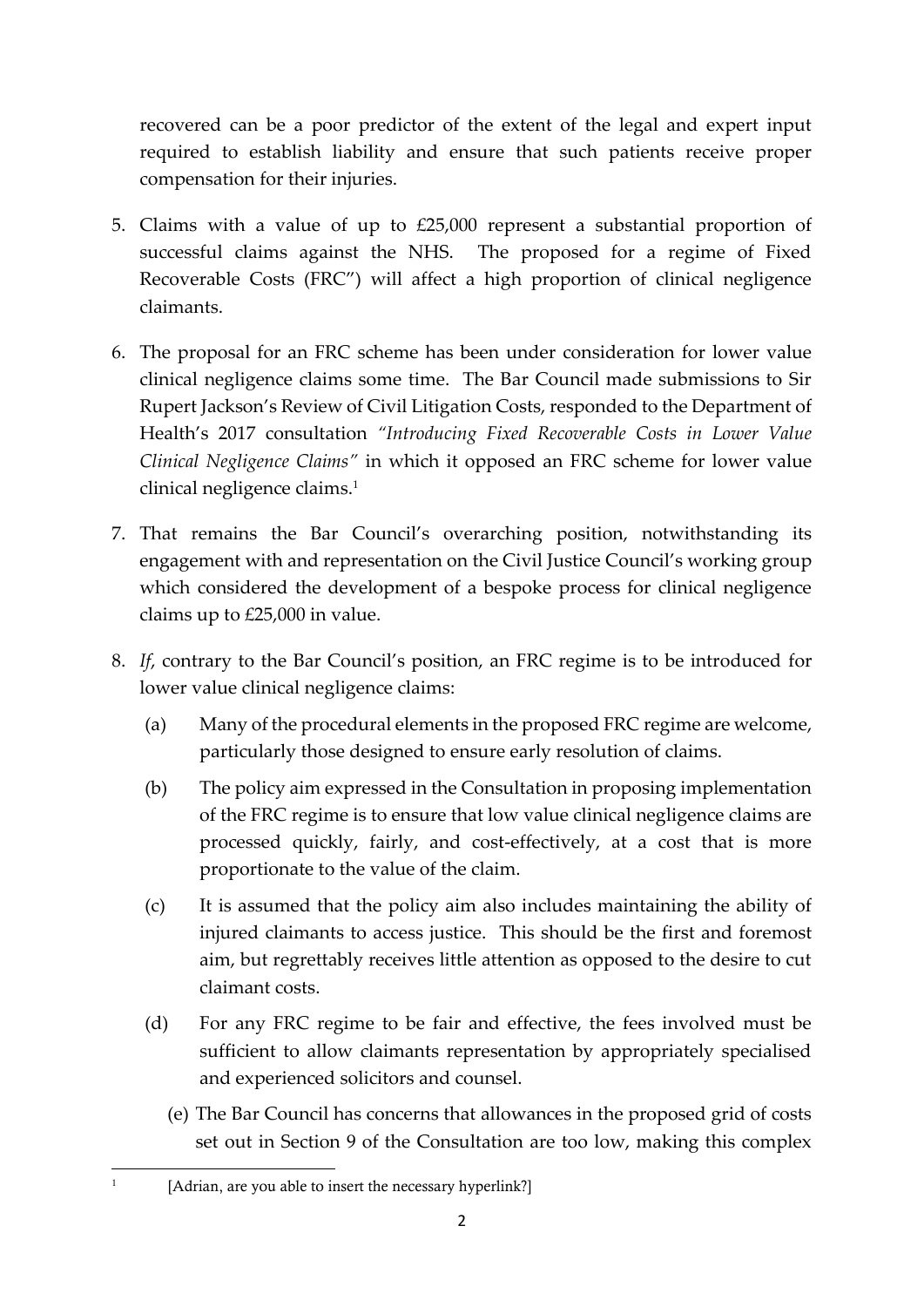and specialised area of litigation financially unviable for solicitors and counsel.

- 9. Consequently, the Bar Council has grave concerns that proposal, as currently framed, will prevent vulnerable claimants of access to justice.
- 10. Without prejudice to that overarching position, the Bar Council responds to the Consultation Questions as follows:

*Question 1: Do you agree or disagree with the proposed definition for claims falling within the FRC scheme?*

Disagree.

The Consultation has not set out the complete definition or done so with clarity.

For instance, the definition does not specify that it applies only to those where damages are claimed for personal injury and consequential loss as opposed to damages or another remedy under the Human Rights Act 1998.

The consultation appears to indicate that the overarching definition of claims to be included in the FRC scheme are those that settled at between the small claims track limit and not exceeding £25,000, or those where the judgment falls within that bracket. Sections 6 and 11 suggest that claims with damages expected "to marginally exceed the £25,000 band" should be managed prudently from the outset as if they will be subject to FRC.

It is unclear whether the intention is that if a claim which proceeds outside the FRC processes but where the claimant recovers £25,000 or less on settlement or judgment will automatically be entitled to recover costs at a level equivalent to those under the FRC.

If that were the intention, the Bar Council would oppose such a proposal.

The following example illustrates the issue: A claimant's solicitor completes liability and quantum investigations for a claim with the assistance of a single expert. If breach and causation are established, the value of the claim can reasonably be anticipated to be £60,000. A Letter of Claim is sent under the Pre-Action Protocol for the Resolution of Clinical Disputes. The Letter of Response denies liability both on breach but also arguing that part of the injury was inevitable in any event. Disputes are also raised not just on causation but the reasonableness of some of the heads of loss. The claim is issued and case proceeds to exchange of evidence and expert meetings as directed by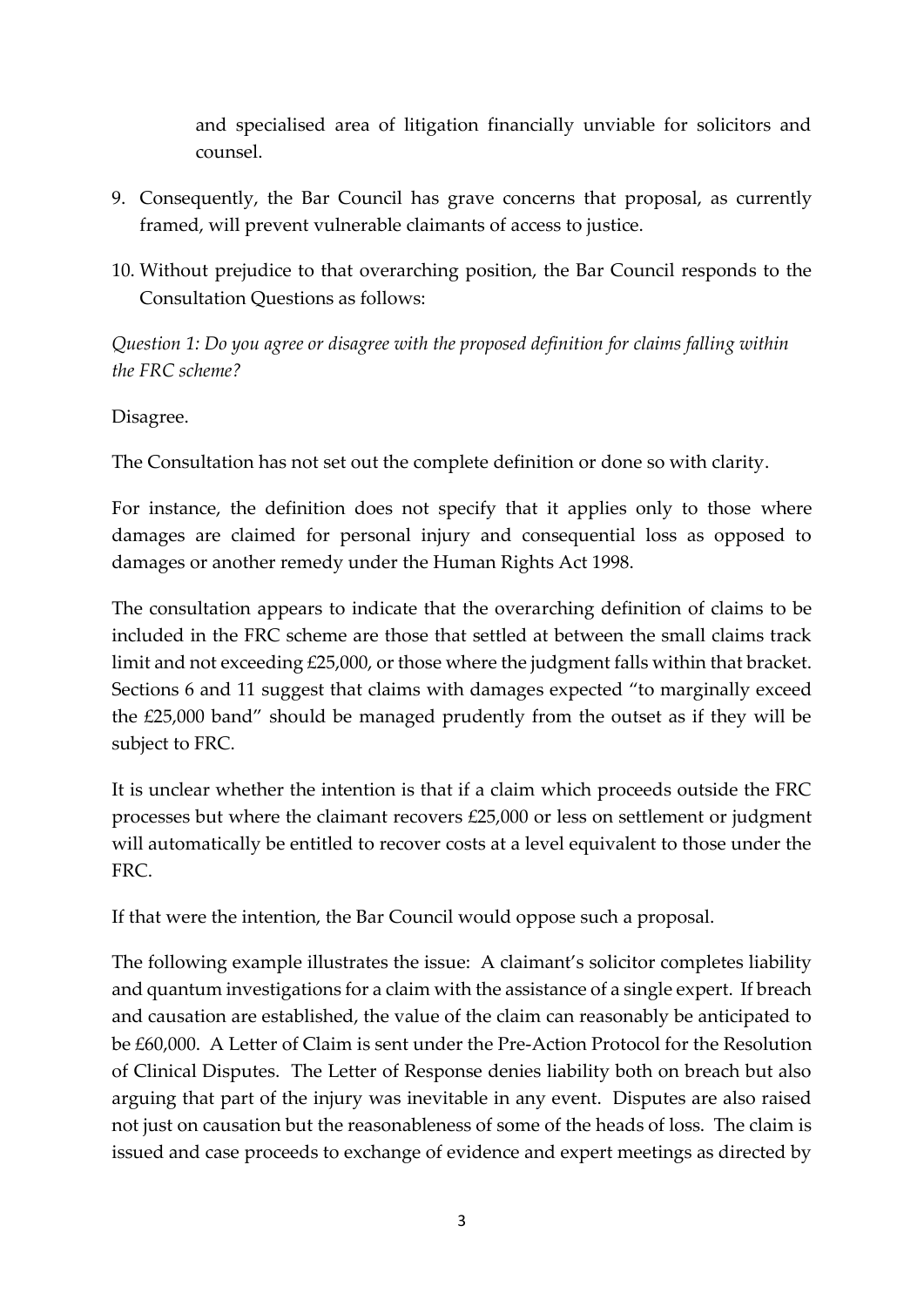the Court. A compromise is reached at £25,000 taking account of the litigation risks on each of the contested issues: breach, causation and quantum.

The costs of such a claim should continue to be determined in accordance with the current position under CPR Part 44. The defendant will be protected against abuse by the existing discretion on costs. In a particularly egregious case the Court's discretion could be exercised to award costs equivalent to the FRC regime if the assessment at the outset of the case the it fell outside the FRC regime was an assessment that no responsible representative could have made on the information then available.

The Bar Council contends that the definition should include those cases where the claimant reasonably expects to recover damages at between the small claims track limit and not exceeding £25,000.

*Question 2: Do you agree or disagree that the proposed scheme should incorporate a twin track approach, following the CJC model, to enable simpler, less contentious cases to progress more quickly to resolution?*

## Agree.

*Question 3: Do you agree or disagree with the proposed criteria for claims being allocated to the light track?*

# Agree.

*Question 4: Do you agree or disagree with the proposals for streamlined processes in the standard track?*

# Agree.

*Question 5: Do you agree or disagree with the proposals for streamlined processes in the light track?*

### Agree.

*Question 6: What are your views on the evidentiary requirements applying to both standard and light track claims, that should be set out in the Civil Procedure Rules to support this FRC scheme?*

The evidential requirements at pp.29 and 30 of the Consultation should be included in the CPR.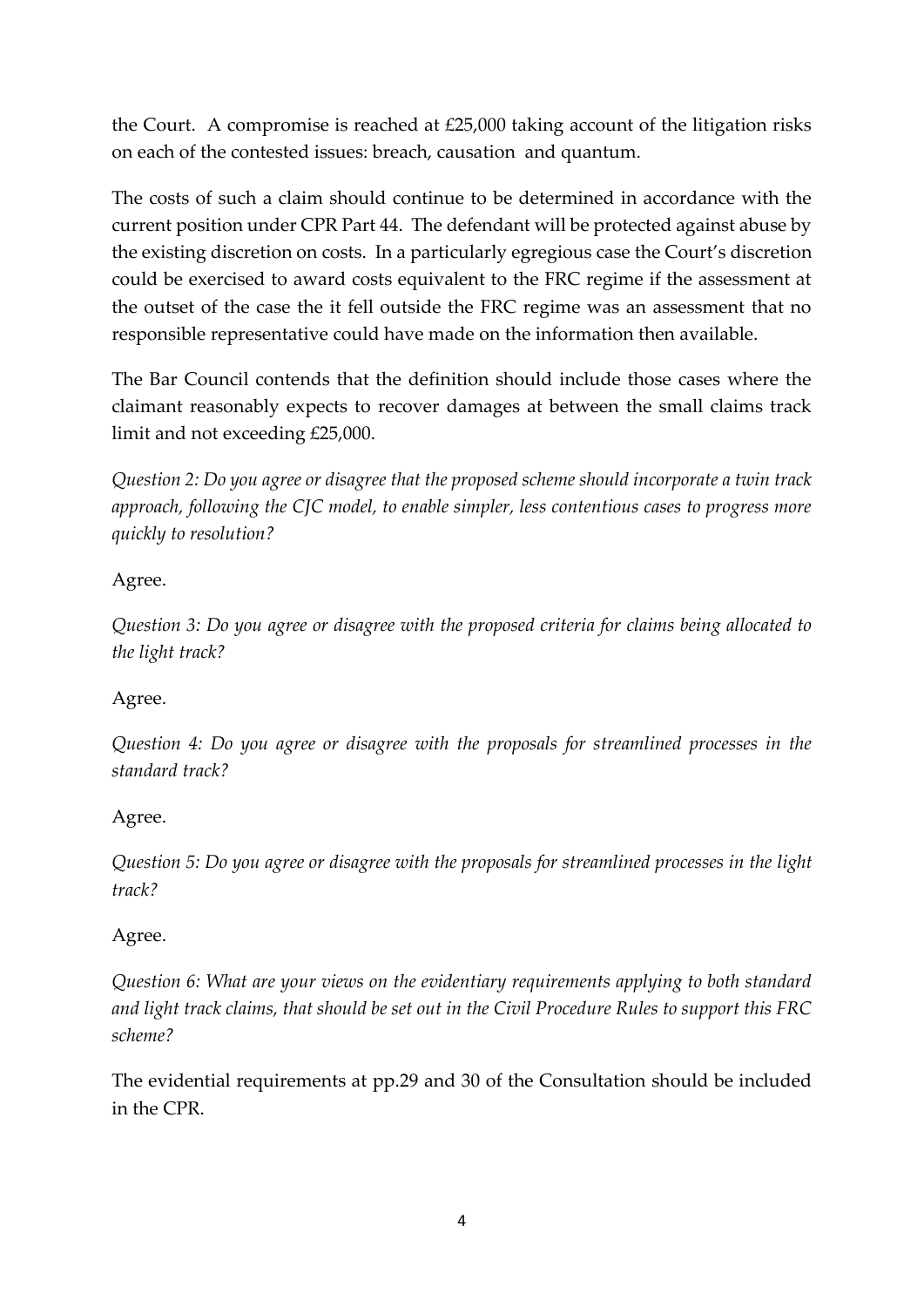*Question 7: Do you agree or disagree in principle that template letters and expert report model elements should be used as part of the streamlined processes in both the standard and light tracks?*

Agree.

*Question 8: Do you agree or disagree with the proposed fixed costs framework based on the CJC Working Group 'defendant group' costs proposals, including the suggested bolt-on cost for protected party claims?*

The Bar Council strongly disagrees with the proposed fixed costs framework based on the CJC Working Group 'defendant group' costs proposals.

The CJC Working Group 'defendant group' figures were not acceptable to the 'claimant group' because *all* members considered that it would not be viable to manage claims with such limited costs recovery.

At p.39 of the Consultation, it is stated that

*"Following the publication of the [CJC] report, the department has engaged with representatives of both claimant and defendant groups and with other interested parties on the work involved in bringing and processing claims and on the suitability of the fixed costs proposed.* 

*We have considered in detail the relative merits of the costs proposed by the claimant group and the defendant group. We have also examined the work on reasonable costs conducted by Professor Paul Fenn to inform the CJC working group and conducted further analysis of claims, claims costs and of the potential cost reductions under a fixed costs regime."*

These statements lack transparency about (1) the nature and extent of the engagement with claimant and defendant groups; (2) the substance of their responses; (3) which other interested parties were consulted; (4) the substance of the interested parties' responses; and (5) the details and outcome of the further analysis of claims, claims costs and of the potential cost reductions under a fixed costs regime.

What is particularly telling is the lack of analysis in the Consultation or indeed the impact assessment about whether it will remain sustainable for specialist clinical negligence firms to take on claims with a value of less than £25,000.

The Bar Council's has grave concerns that the overall figures are simply too low. There is a clear danger that the figures in the proposed FRC grid will result in claimant firms withdrawing from representing claimants where the value of the claim is below £25,000, or ceasing business.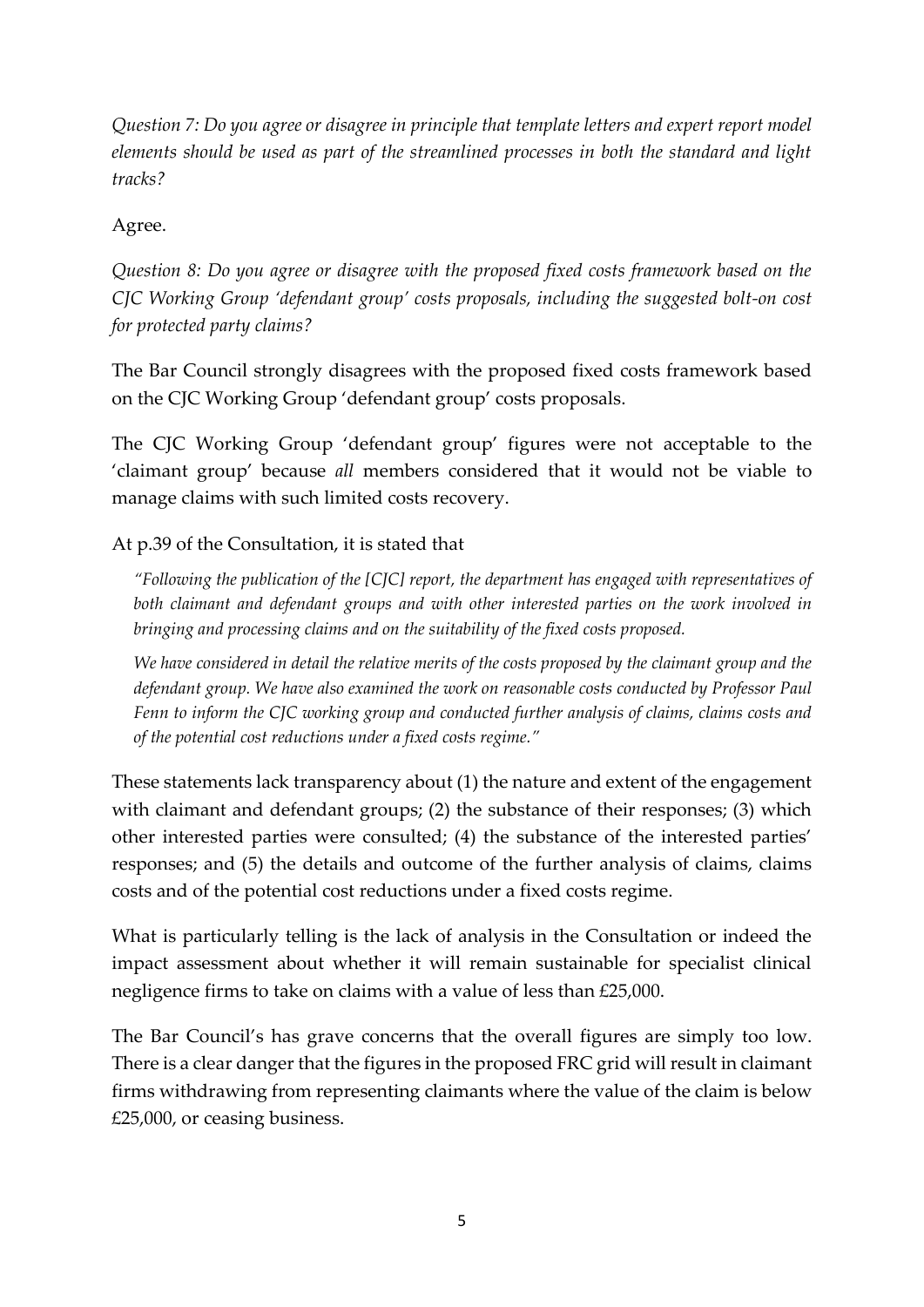Such an outcome would deprive thousands of injured patients of the ability to access justice.

Any fee paid to counsel is not a disbursement but paid out of the fixed fee. The Bar Council contends that it would not be wise to disincentivise the use of counsel. The benefits which specialist counsel can bring to a case include:

- independent advice the 'fresh pair of specialist eyes';
- acting as 'quality control', helping weed out weak cases and identifying those with merit;
- focused analysis and formulating and/or pleading the case;
- testing the evidence with the forensic skill and experience of a trial advocate;
- a cost-effective service.

In his Review of Civil Litigation Costs: Supplemental Report Fixed Recoverable Costs, Sir Rupert Jackson recognised the merit of using counsel: see e.g. (§5.2-5.3) *"The involvement of counsel at an early stage, both in advising and drafting, brings substantial benefits. Independent counsel bringing a fresh eye to the case can focus the litigation and sometimes bring about settlement."*

A scheme which does not properly provide for the involvement of counsel

- risks more cases being poorly prepared and analysed, more cases undersettling and more cases being pursued when they should not be;
- would have a substantial negative impact on the junior Bar and imperil the pool of advocates for both claimants and defendants in higher value claims in the future.

The use of counsel in clinical negligence claims with a value of less than £25,000 is more common than might be thought. The only data set available to Professor Fenn which separately identified the costs of counsel was provided by SCIL. Out of 283 cases, counsel was instructed in 142 (50.2%) of those cases. Of the 142 cases, 73 settled pre-issue. Professor Fenn identified the mean cost of counsel in the 142 cases at £3,382, which averaged out at just under £1,700 per case for the full basket of 283 cases.

The Bar Council considers that costs at the level of the defendant group's figures will inevitably disincentivise the use of counsel, all the more so when the figures will imperil the sustainability of specialist claimant clinical negligence firms.

Irrespective of the precise level of fixed costs, it is imperative to prevent erosion by inflation, that fixed fees on the Standard and Light Track will need to be reviewed on a regular basis or linked to a suitable index.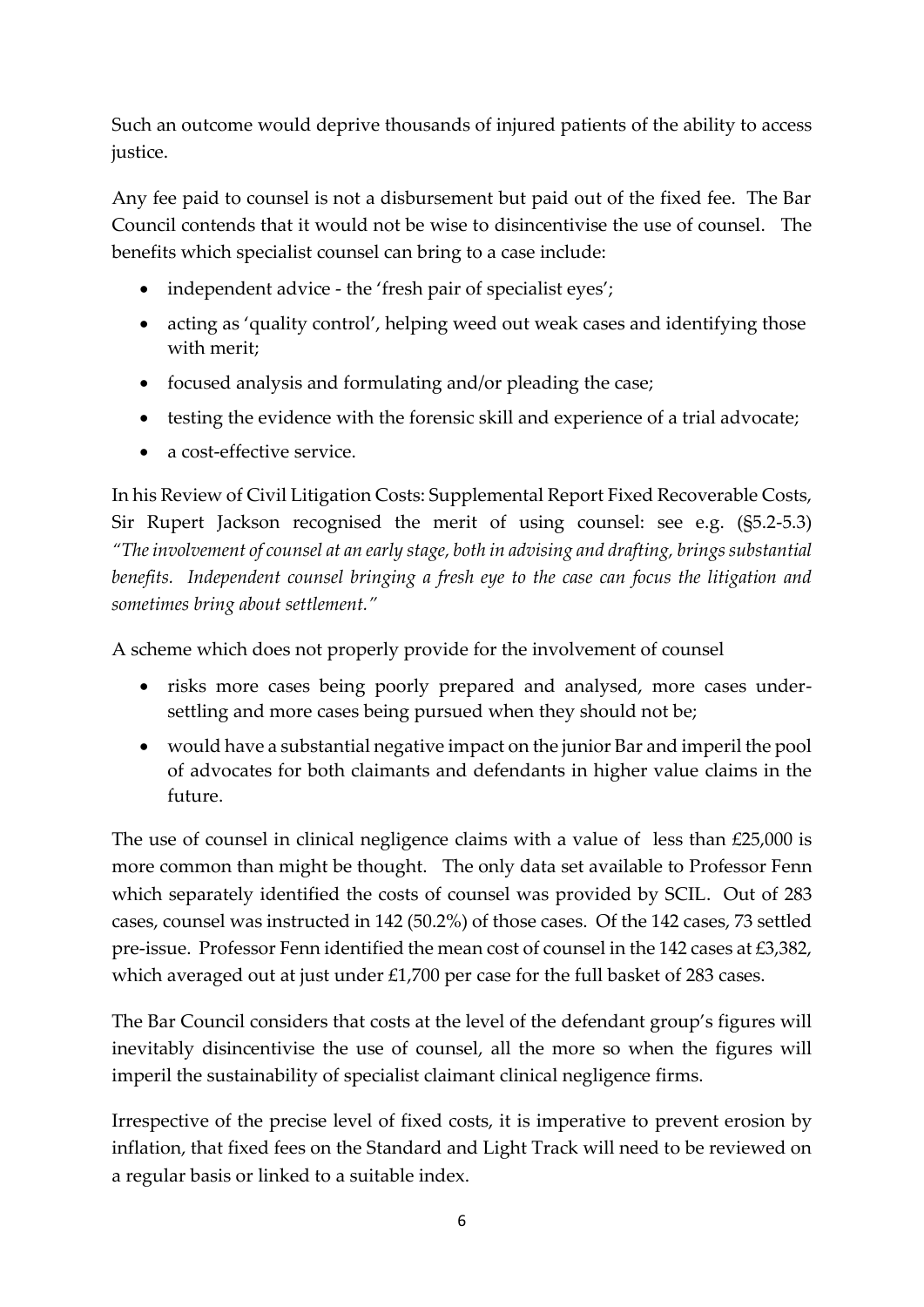*Question 9: Do you agree or disagree with the proposed arrangements for mandatory neutral evaluation, including the costs framework for evaluations and how these are funded?*

Mandatory Neutral Evaluation should be of assistance in reducing the number of claims in this bracket with progress to the issue of proceedings.

However, for the scheme to work, it is imperative to use evaluators of suitable experience and calibre. Such practitioners are more likely to be senior juniors with already busy mixed claimant and defendant practices. Whether they apply to become an evaluator is a matter of genuine choice rather than a necessary part of the 'day job'.

The fee needs to recognise

- the quasi-judicial responsibilities involved;
- fact that it is likely only to be the most complex or difficult cases in the value bracket that reach MNE, and such cases are likely to be most time-consuming for the evaluator;
- the fact that counsel will need to bear the burden in time and potentially cost in applying to and remaining on any panel.

Unless the fees for the evaluator are sufficiently attractive, the scheme will simply not attract evaluators of sufficient experience and calibre.

The fees for liability and quantum, and liability-only, evaluations should meet those aims.

Regrettably, the fee for a quantum only evaluation falls well short.

It should be unusual that quantum-only evaluation is required. If so, there is likely to be a particular feature of the case which takes it out of the ordinary, whether that be additional complexity, difficult issues of disputed fact, or a point of law.

The Bar Council contends that a fee of no less than £1,250 is appropriate.

The scale of evaluator's fees will need regular review post-implementation or linkage to an appropriate index to ensure that the real value of the figures is eroded by inflation.

The Consultation does not invite proposals on the eligibility criteria for the panel of specialist barristers who may be called upon to conduct the evaluations. Barristers will need to apply to be on the panel and satisfy the Ministry of Justice that they are sufficiently specialised, experienced, and competent for appointment. There is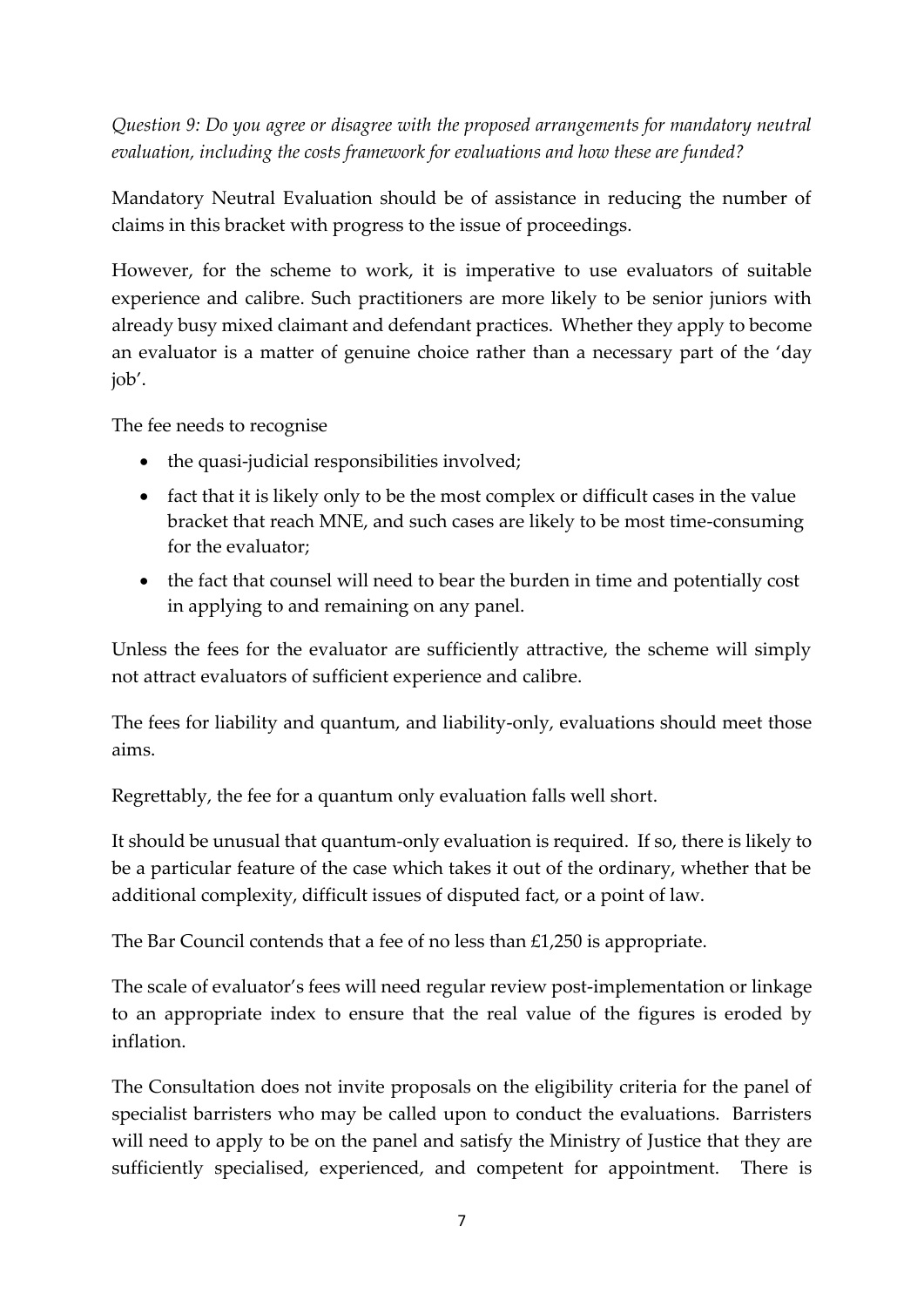currently no 'accreditation' or membership of a professional organisation (such as the Personal Injuries Bar Association or the Professional Negligence Bar Association which could be used as a proxy measure to demonstrate the necessary specialism, experience or competence. The Bar Council is willing to engage with the Ministry of Justice in identifying the appropriate eligibility criteria.

The proposals as to which party pays the evaluator's fees appear reasonable.

The Bar Council agrees that there should be consequences for a party who chooses not to accept the outcome of the mandatory neutral evaluation. For cases where the 'losing' party on liability and/or quantum accepts the evaluator's decision and the claim is compromised accordingly, the consequences set out in Section 10 are not unreasonable. If, however, the party does not accept the evaluator's decision and the case proceeds to trial, where the costs of the evaluator fall should form part of the costs of the case in the usual way.

*Question 10: Do you agree or disagree with the proposals on claims to be excluded from the FRC scheme and on the approach to protected party claims?*

The Bar Council agrees with the following exclusions:

- Claims requiring more than 2 liability experts;
- Claims with genuine multiple defendants (where allegations against each defendant are different).
- Claims involving stillbirths or neonatal deaths.
- Claims where limitation is raised by the defendant as an issue.

In addition, the Bar Council contends that *all claims involving a fatality* should be excluded. Such claims usually involve particular sensitivities in client handling, which is more time-consuming. Furthermore, if the level of recoverable costs deters claimant firms from acting in such cases, that would have significant implications for the ability of the state to fulfil its investigatory obligations under Article 2 of the ECHR.

It seems reasonable that protected parties should remain within the FRC with an appropriate bolt-on cost. Claimant solicitor's representatives will be best placed to identify the appropriate level of bolt-on. Given that the proposed fee of £650 is intended to cover the costs of issuing proceedings for court approval, preparing the documents for court, seeking advice from Counsel and attending the approval hearing, the Bar Council does not accept that the figure is a reasonable estimate of the additional work and costs involved.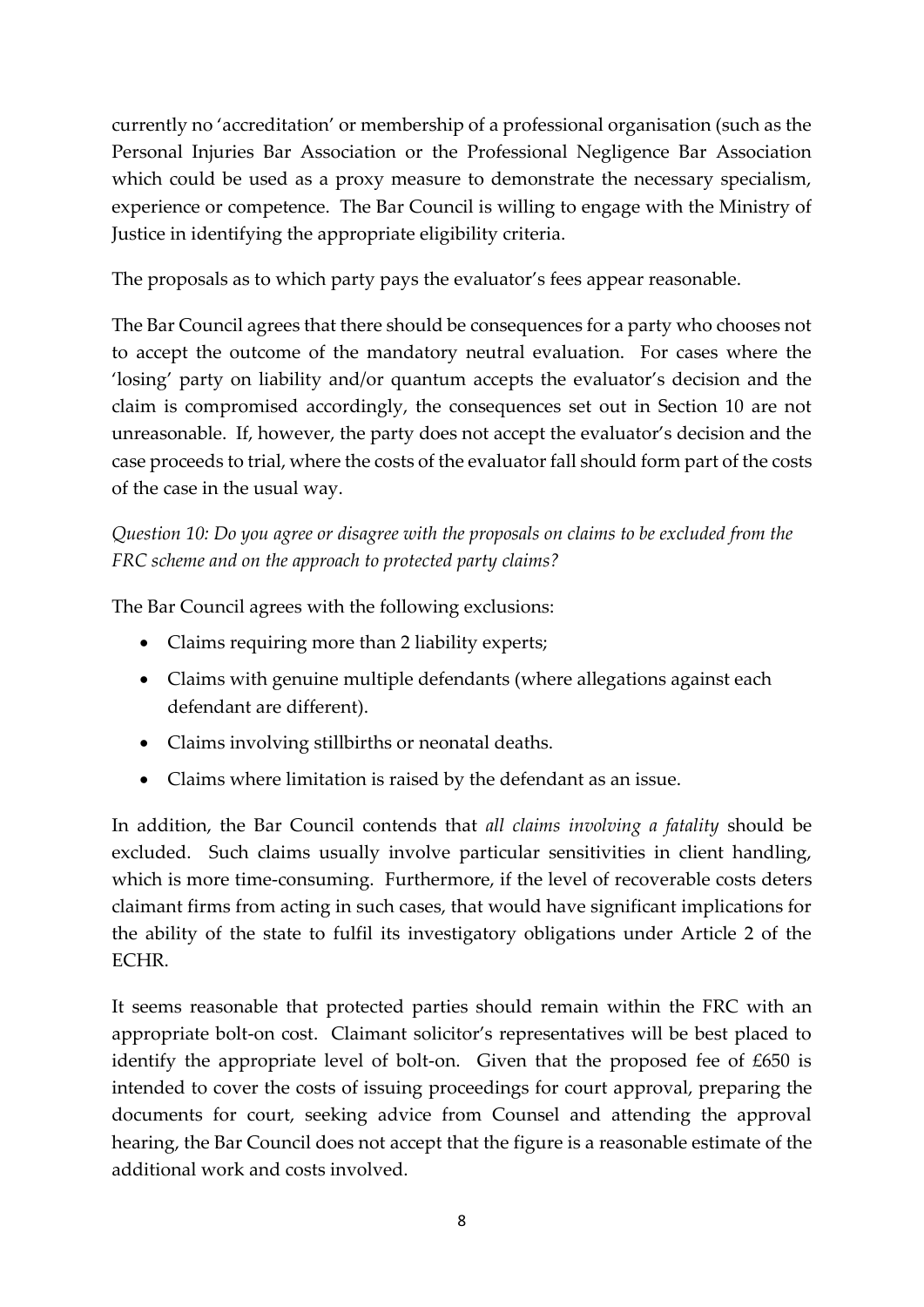*Question 11: Do you agree or disagree with the proposals on sanctions to be considered and implemented by changes to the Civil Procedure Rules?*

The Bar Council agrees that it is imperative that a defendant response to the FRC letter of claim within the 6-month time limit in the standard track. The claim falling out of the FRC regime in the event of non-compliance by the defendant is a realistic and appropriate sanction. So too with the sanction for the defence for non-compliance with 8-weekd deadline for a FRC letter of response on the light track, namely that the claim will recommence in the standard track.

It is agreed that there is a need to incentivise the parties' adherence to the timescales within the FRC. However, the Bar Council does not agree with the proposal for a fixed percentage reduction in costs applicable under the FRC or standard costs whichever results in the lower amount following the reduction:

There is logic in a reduction in FRC costs. But there is no logic in reducing standard costs, as the costs incurred in that phase of the litigation will not have been affected by FRC delays. If the delay falls within the FRC phase of the litigation, the sanction should also fall within those costs.

The Bar Council considers that the approach to sanctions for not complying with FRC timescales (other than the letter of response) should be more nuanced than the current proposal. There is simplicity in applying a fixed percentage reduction in recoverable FRC costs (claimant breach) or increase in damages (defendant breach).

*Question 12: Do you agree or disagree that the proposals on FRC should apply to claims where the FRC letter of claim (or FRC claim notification letter) was submitted on or after the implementation date of the scheme?*

It is important for solicitors to be aware when they first investigate a claim what level of fees will be recoverable. That process often begins several months before a Letter of Claim is submitted. Provided that sufficient notice is given for the implantation date (no less than 9 months), the proposal that FRC should apply to claims where the FRC letter of claim (or FRC claim notification letter) was submitted on or after the implementation date of the scheme is a reasonable one.

*Question 13: Do you agree or disagree that the £25,000 upper limit for scheme claims should be reviewed post-implementation, and at regular intervals thereafter, specifically to take account of the effects of claims inflation?*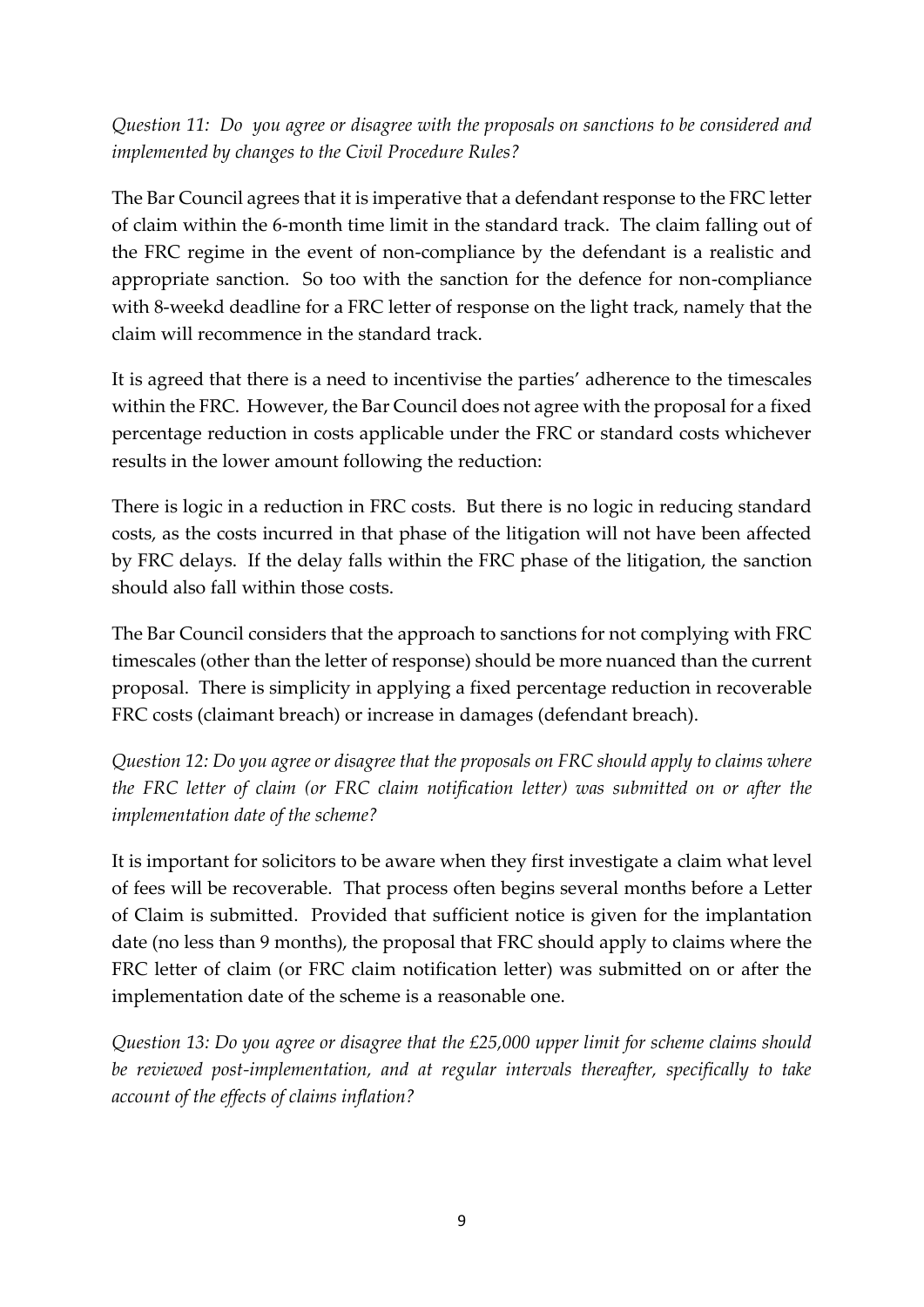The Bar Council disagrees that the £25,000 upper limit for scheme claims should be reviewed post-implementation, and at regular intervals thereafter *if* that proposal is individual to clinical negligence alone.

The new FRC regime for lower value clinical negligence claims will be part of the landscape of fixed costs in the CPR.

Claims inflation (or, putting it more accurately - increases in the level of damages to meet the restitutionary principle) is common to *all* personal injury claims, and affected by factors such as the increase in PSLA awards in line with the RPI, the prevailing discount rate, wage inflation etc, none of which are caused by inappropriate behaviour by claimant lawyers.

The Bar Council submits that any review of the £25,000 limit should only be part of a wider review of the limits for the other fixed costs regimes.

*Question 14: What are your views on how the proposals in this consultation might impact businesses involved in handling and processing lower value clinical negligence claims?*

See the Overview and answer to Q9.

*Question 15: What are your views on how the proposals in this consultation might differentially or disproportionately impact small and micro businesses such as:*

- *law firms*
- *other small or micro businesses involved in supporting the handling or processing of lower value clinical negligence claims?*

See the Overview and answer to Q9 for a general response. The Bar Council has grave concerns that the proposed FRC regime will make it unviable for such law firms or other small or micro business to represent claimants in low value clinical negligence claims.

*Question 16: What are your views on how the proposals in this consultation might impact:*

- *people with protected characteristics as defined under the Equality Act 2010*
- *health disparities;*
- *vulnerable groups?*

The Bar Council is not best placed to answer this question but does not have specific concerns that the proposal FRC regime breaches the Equality Act 2010.